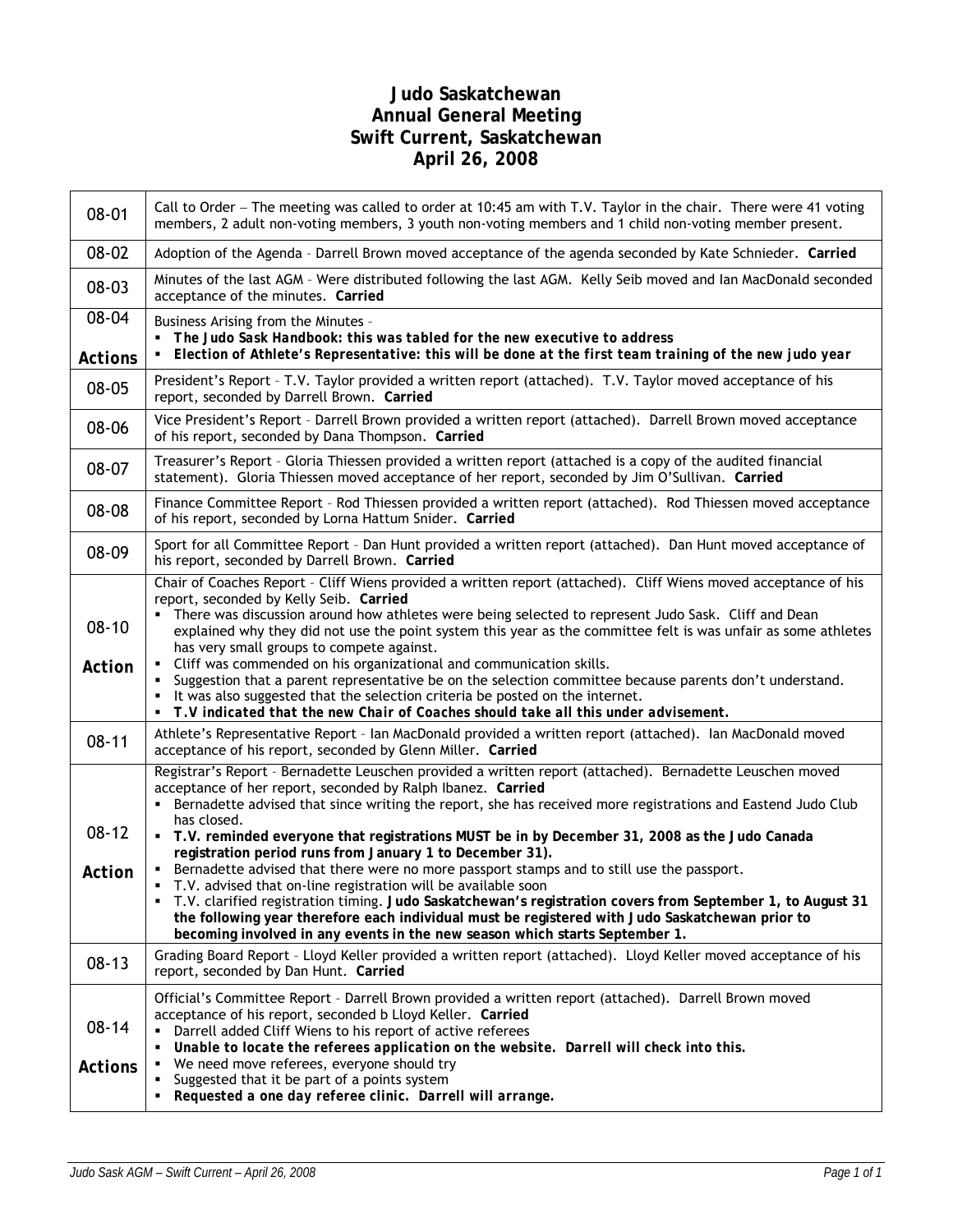| $08 - 15$ | National Coaching Certification Program Report - No Report was submitted because the position was vacant.<br>• The membership was reminded that Ralph is a facilitator. He is able to teach to Technical B.<br>• All clubs should be under NCCP liability issues<br>• There have been a limited number of trainees<br>• Andrzej Sądej will be here this summer for a seminar                                                                                                                                                                                                                                                                                                                                                                                                                                                                                                                                                                                                                                                                                                                                                                                                                                                                                                                                                                                                                                                                                                                                                                                                                                                                                                                                                                                                                                                                                                                                                                                     |  |  |  |  |  |
|-----------|------------------------------------------------------------------------------------------------------------------------------------------------------------------------------------------------------------------------------------------------------------------------------------------------------------------------------------------------------------------------------------------------------------------------------------------------------------------------------------------------------------------------------------------------------------------------------------------------------------------------------------------------------------------------------------------------------------------------------------------------------------------------------------------------------------------------------------------------------------------------------------------------------------------------------------------------------------------------------------------------------------------------------------------------------------------------------------------------------------------------------------------------------------------------------------------------------------------------------------------------------------------------------------------------------------------------------------------------------------------------------------------------------------------------------------------------------------------------------------------------------------------------------------------------------------------------------------------------------------------------------------------------------------------------------------------------------------------------------------------------------------------------------------------------------------------------------------------------------------------------------------------------------------------------------------------------------------------|--|--|--|--|--|
| $08 - 16$ | Web Page Editor's Report - Dan Hunt provided a written report (attached). Dan Hunt moved acceptance of his<br>report, seconded by Ralph Ibanez. Carried                                                                                                                                                                                                                                                                                                                                                                                                                                                                                                                                                                                                                                                                                                                                                                                                                                                                                                                                                                                                                                                                                                                                                                                                                                                                                                                                                                                                                                                                                                                                                                                                                                                                                                                                                                                                          |  |  |  |  |  |
| $08 - 17$ | Chair of Investigations Report - Derek Andrew provided a written report (attached). Darrell Brown moved<br>acceptance of his report, seconded by Bernadette Leuschen. Carried<br>A comment was made that the report was not very informative. Darrell provided move information without<br>revealing the names of the individuals.                                                                                                                                                                                                                                                                                                                                                                                                                                                                                                                                                                                                                                                                                                                                                                                                                                                                                                                                                                                                                                                                                                                                                                                                                                                                                                                                                                                                                                                                                                                                                                                                                               |  |  |  |  |  |
| $08 - 18$ | Election of Officers and Chairperson<br>President - must hold the rank of Black Belt<br>٠<br>T.V. Taylor - won by acclamation<br><b>Treasurer</b><br>٠<br>Gloria Thiessen - won by acclamation<br>Chair of Coaches - must hold the rank of Black Belt<br>٠<br>Dean McGarry - won by acclamation<br>Ralph Ibanez - respectfully declined<br>Chair of Sport for All<br><b>Cliff Wiens</b><br>Lynn Schaan -- elected<br>Greg Seib - respectfully declined<br>Chair of Grading Board - must hold the rank of Black Belt<br>Al Few - respectfully declined<br>John Renouf - respectfully declined<br>Pat Pattison - respectfully declined<br>$\overline{\phantom{a}}$<br>Robb Kariam - elected<br>$\overline{\phantom{a}}$<br>Lloyd Keller<br>Chair of Officials - must hold the rank of Black Belt<br>٠<br>Darrell Brown - won by acclamation<br>Chair of Coaching Certification (NCCP) - must hold the rank of Black Belt and Level III NCCP<br>٠<br>There was much discussion about the difficulty in finding an individual with these qualification to<br>Volunteer for office.<br>It was moved by Ralph Ibanez and seconded by Bernadette Leuschen - That the qualifications of the<br>incumbent for the Chair of NCCP be a minimum of Level 1 NCCP Certified and a Black Belt. Carried<br>Al Few - respectfully declined<br>Kate Schnieder - won by acclamation<br>Lorna Hattum Snider - respectfully declined<br>John Renouf - respectfully declined<br>Jim Wiens - respectfully declined<br>Lloyd Keller - respectfully declined<br>Chair of Investigations<br>Robb Karaim - respectfully declined<br>Brady Burnett - elected<br>Jim O'Sullivin - respectfully declined<br>John Renouf<br>Cliff Wiens - respectfully declined<br>Registrar<br>Bernie Leuschen<br>John Hartly - elected<br>Web-Page Editor<br>Michelle Wiens - won by acclamation<br>It was moved by Logan Thiessen and seconded by Lorna Hattum Snider that the ballots be destroyed. Carried |  |  |  |  |  |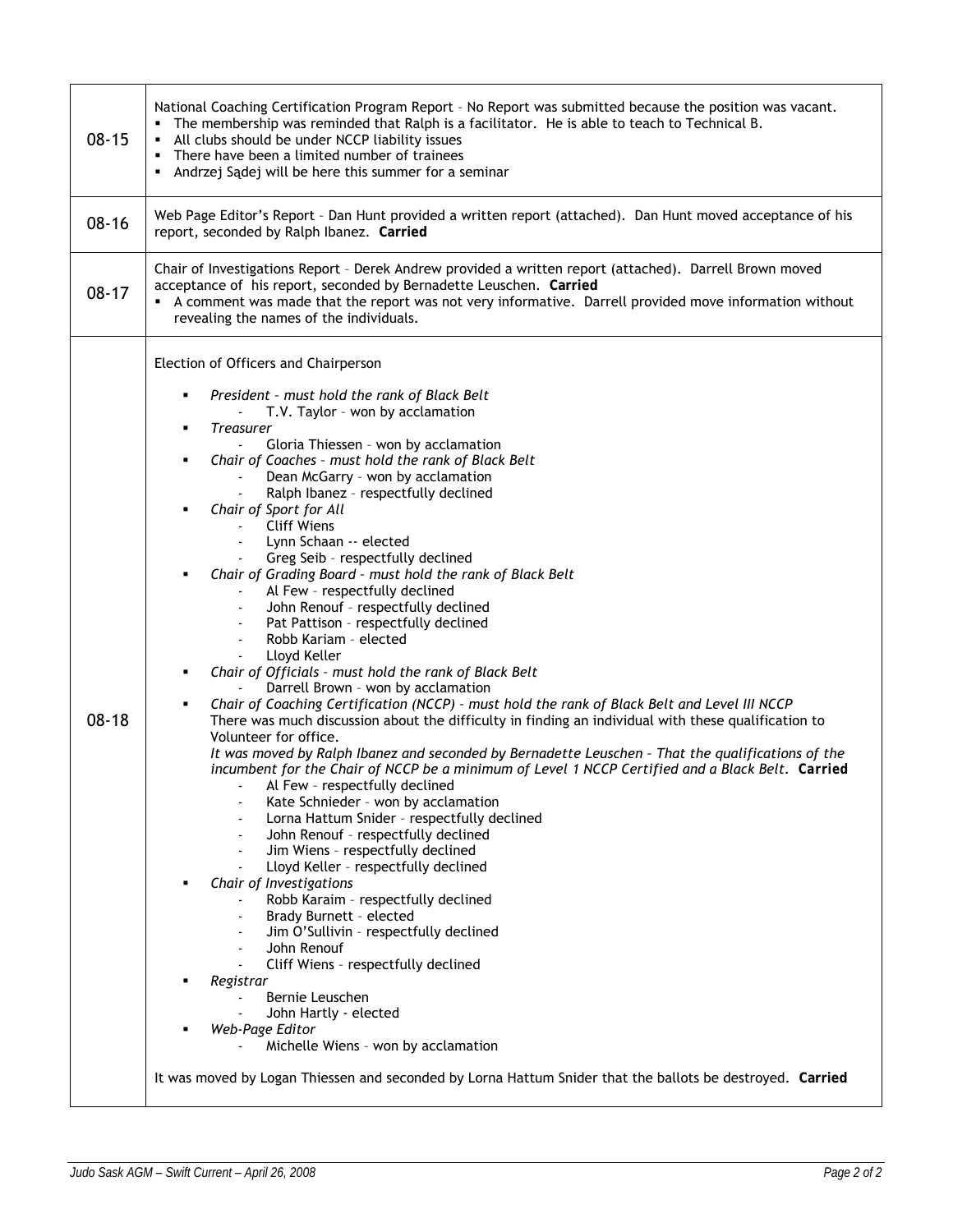|                   | New Business                                                                                                                                                                                                                                                                                                                                                                                                                                                                                                                                                                                                                                                                                                                                     |  |  |  |  |  |
|-------------------|--------------------------------------------------------------------------------------------------------------------------------------------------------------------------------------------------------------------------------------------------------------------------------------------------------------------------------------------------------------------------------------------------------------------------------------------------------------------------------------------------------------------------------------------------------------------------------------------------------------------------------------------------------------------------------------------------------------------------------------------------|--|--|--|--|--|
|                   | Search for Provincial Coach - update provided by T.V.                                                                                                                                                                                                                                                                                                                                                                                                                                                                                                                                                                                                                                                                                            |  |  |  |  |  |
|                   | Have made a bid for a grant to hire a coach, however, Judo Sask needs to make it sustainable<br>٠<br>Objective #1<br>2011 Canada Games<br>Objective #2<br><b>National Results</b><br>Objective #3<br>Raise the level of Coaching in Saskatchewan<br>The coach needs to be at a high level - there is a major coaches seminar in Regina May 24/25 - Andrzej Sądej<br>٠<br>will be at the Judo Sask Coaches retreat in September 2008. The new coach should be in place by then.<br>The technical/administration must be kept to a minimum for the new position<br>л<br>We are currently in the interview process<br>٠<br>Announced May 14, 2008 - Ewan Beaton has accepted the position of High Performance Coach, and Director of<br>Development |  |  |  |  |  |
|                   | <b>Constitutional Amendments</b>                                                                                                                                                                                                                                                                                                                                                                                                                                                                                                                                                                                                                                                                                                                 |  |  |  |  |  |
|                   | Amendment #1 On behalf of the Constitution Committee it is moved by Darrell Brown and seconded by Bev<br>Yuen to remove the Dispute Resolution Policy Table of contents from the By-laws of Saskatchewan Kodokan Black                                                                                                                                                                                                                                                                                                                                                                                                                                                                                                                           |  |  |  |  |  |
|                   | Belt Association Inc. Carried<br><b>Dispute Resolution Policy</b><br><b>Table of Contents</b>                                                                                                                                                                                                                                                                                                                                                                                                                                                                                                                                                                                                                                                    |  |  |  |  |  |
|                   | Dispute Resolution Bodies (Investigation Committee and Hearing Committee)<br>1.<br>2.<br><b>Misconduct</b>                                                                                                                                                                                                                                                                                                                                                                                                                                                                                                                                                                                                                                       |  |  |  |  |  |
| $08-19$<br>Action | 3.<br>Referral and review of complaints and incidents<br>4.<br>Investigation<br>5.<br>Interim suspension of member<br>6.<br>Acting upon the Investigator's report<br>7.<br><b>Hearings</b><br>8.<br>Procedure<br>9.<br><b>Disciplinary Powers</b><br>10.<br>Deference to Other Authorities<br>11.<br><b>Time for Completion</b><br>12.<br>Appeal to the Board                                                                                                                                                                                                                                                                                                                                                                                    |  |  |  |  |  |
|                   | 13.<br><b>Effect of Expulsion or Suspension</b><br>14.<br>Reinstatement<br>15.<br>Conflict of Interest or Bias<br>16.<br>Records and Use of Decisions                                                                                                                                                                                                                                                                                                                                                                                                                                                                                                                                                                                            |  |  |  |  |  |
|                   | Amendment #2 On behalf of the Constitution Committee it is moved by Darrell Brown and seconded by Bev<br>Yuen to amend the wording in section 1.2 Hearing Committee 1) to Read 1.2 Hearing Committee 1) The Vice<br>President, upon receipt of a report from the investigation committee which recommends that a hearing be<br>conducted, shall appoint a hearing committee consisting of three persons. 1.2 Currently states: The Vice<br>President, upon receipt of a report from the investigation committee which recommends that a hearing be<br>conducted, shall appoint a hearing committee consisting of one or three persons. Carried                                                                                                   |  |  |  |  |  |
|                   | Amendment #3 On behalf of the Constitution Committee it is moved by Darrell Brown and seconded by Bev<br>Yuen to amend the wording in section 3.4 to read 3.4 The chairperson of the investigation committee will<br>require that a complaint be stated in writing. 3.4 Currently states: The chairperson of the investigation<br>committee may require that a complaint be stated in writing. Carried                                                                                                                                                                                                                                                                                                                                           |  |  |  |  |  |
|                   | Amendment #4 On behalf of the Constitution Committee it is moved by Darrell Brown and seconded by Bev<br>Yuen to add the following paragraph in section 7 Hearings 7.3 The proceedings would be recorded by a tape<br>recorder or by a court reporter.<br>Moved by Robb Karaim, seconded by John Renouf, that Amendment #4 should be amended to reade: 7.3<br>The proceedings would be recorded with a minimum of an audio recording device. Carried                                                                                                                                                                                                                                                                                             |  |  |  |  |  |
|                   | Amendment #5 On behalf of the Constitution Committee it is moved by Darrell Brown and seconded by Bev<br>Yuen to amend the wording in section 8.2 sub-section 1) to read 8.2 If the hearing committee does not consider<br>the dispute to be minor, the parties shall have a right to be heard in person:<br>At least 14 days before the date of the hearing the parties shall be:<br>1)<br>(a) informed that a hearing committee has been established;<br>(b) informed of the charge or dispute to be heard;<br>(c) provided with a copy of the dispute resolution policy.<br>8.2 Currently states: If the hearing committee does not consider the dispute to be minor, the parties shall have a<br>right to be heard in person:                |  |  |  |  |  |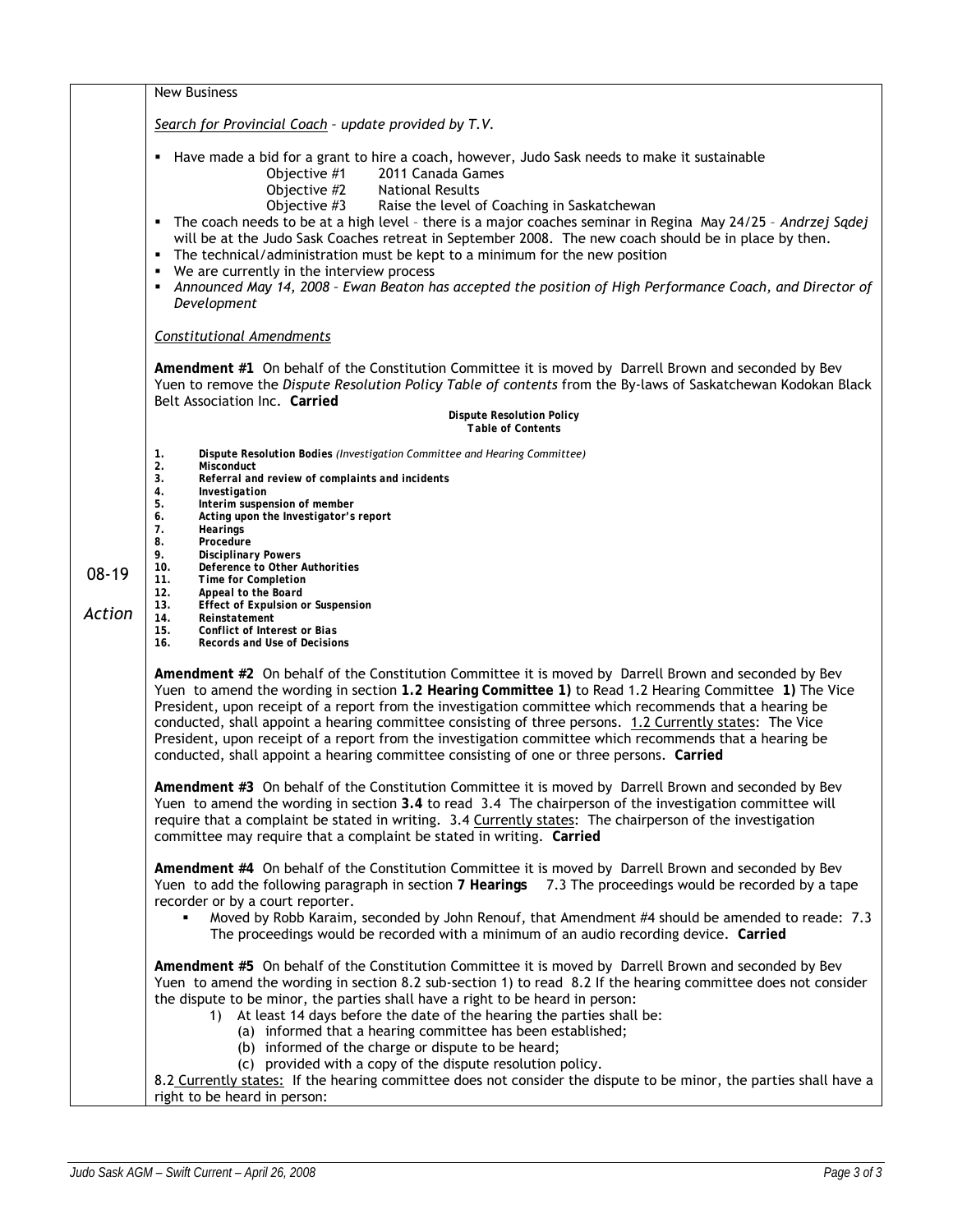### 2) At least 3 days before the date of the hearing the parties shall be:

- a) informed that a hearing committee has been established;
- b) informed of the charge or dispute to be heard;
- c) provided with a copy of the dispute resolution policy

**Carried** 

**Amendment #6** On behalf of the Constitution Committee it is moved by Darrell Brown and seconded by Bev Yuen to remove paragraph 4) in section 9.2 Disciplinary Powers 4) If the coaching staffs decide not to follow any part of the discipline that has been laid out by the committee. The request in writing must be made to the chair of the committee. **Carried** 

**Amendment #7** On behalf of the Constitution Committee it is moved by Darrell Brown and seconded by Bev Yuen to amend the wording in section 12.6 to read 12.6 If all board members are unable to participate in the hearing, the board shall appoint a committee of three persons to hear the appeal. 12.6 Currently states: If all board members are unable to participate in the hearing, the board shall appoint a committee of not more than three persons to hear the appeal. **Carried** 

**Amendment #8** On behalf of the Constitution Committee it is moved by Darrell Brown and seconded by Bev Yuen to amend the wording in section to amend the Effective date: to read April 26, 2008. **Carried** 

#### *Provincial Judo Fees*

The executive unanimously moves that the Judo Sask Fees be raised as follows:

|           | <b>Judo Sask Fees</b> | Judo  |       |                |
|-----------|-----------------------|-------|-------|----------------|
| Age       | <b>Now</b>            | 08/09 | 09/10 | Canada<br>Fees |
| $0 - 12$  | \$10                  | \$20  | \$30  |                |
| $13 - 17$ | \$10                  | \$20  | \$30  | \$10           |
| $18+$     | \$20                  | \$30  | \$40  | \$10           |
| Yudansha  | \$15                  | \$15  | \$15  | \$50           |

After much discussion Michelle Wiens moved, seconded by Darrell Brown, that the following amended fee schedule. The Board of Directors willestablish a committee to review the fee structure as it pertains to volunteer parents and provide recommendations. **Carried** 

|          | Amended Judo Sask Fees | Judo  |       |                |
|----------|------------------------|-------|-------|----------------|
| Age      | <b>Now</b>             | 08/09 | 09/10 | Canada<br>Fees |
| $0 - 12$ | \$10                   | -20   | S30   |                |
| $13+$    | 510                    | 525   | 535   | \$10           |
| Yudansha | \$15                   | S15   | 15ء   | \$50           |

#### *Provincial Championships*

The executive recommended a true Provincial Championship tournament. After discussion, Dana Thompson moved, seconded by Kate Schnieder, that Saskatchewan hold a closed true provincial championship tournament. **Carried** 

*Emergent Resolution: Criminal Record Name Check*

Lynn Schaan raised a concern about ensuring the safety of children in the sport and due diligence on the part of the executive.

Lynn Schaan moved, Kelly Seib seconded, that all current executive, volunteers and employees who interact with children submit a criminal record name check to the president annually.

After much discussion, a friendly amendment was made to the resolution.

Lynn Schaan moved, Kelly Seib seconded, that all current executive, club coaches, chaperones, officials, employees and others, who interact with children unsupervised, submit a Criminal Record Name Check and Child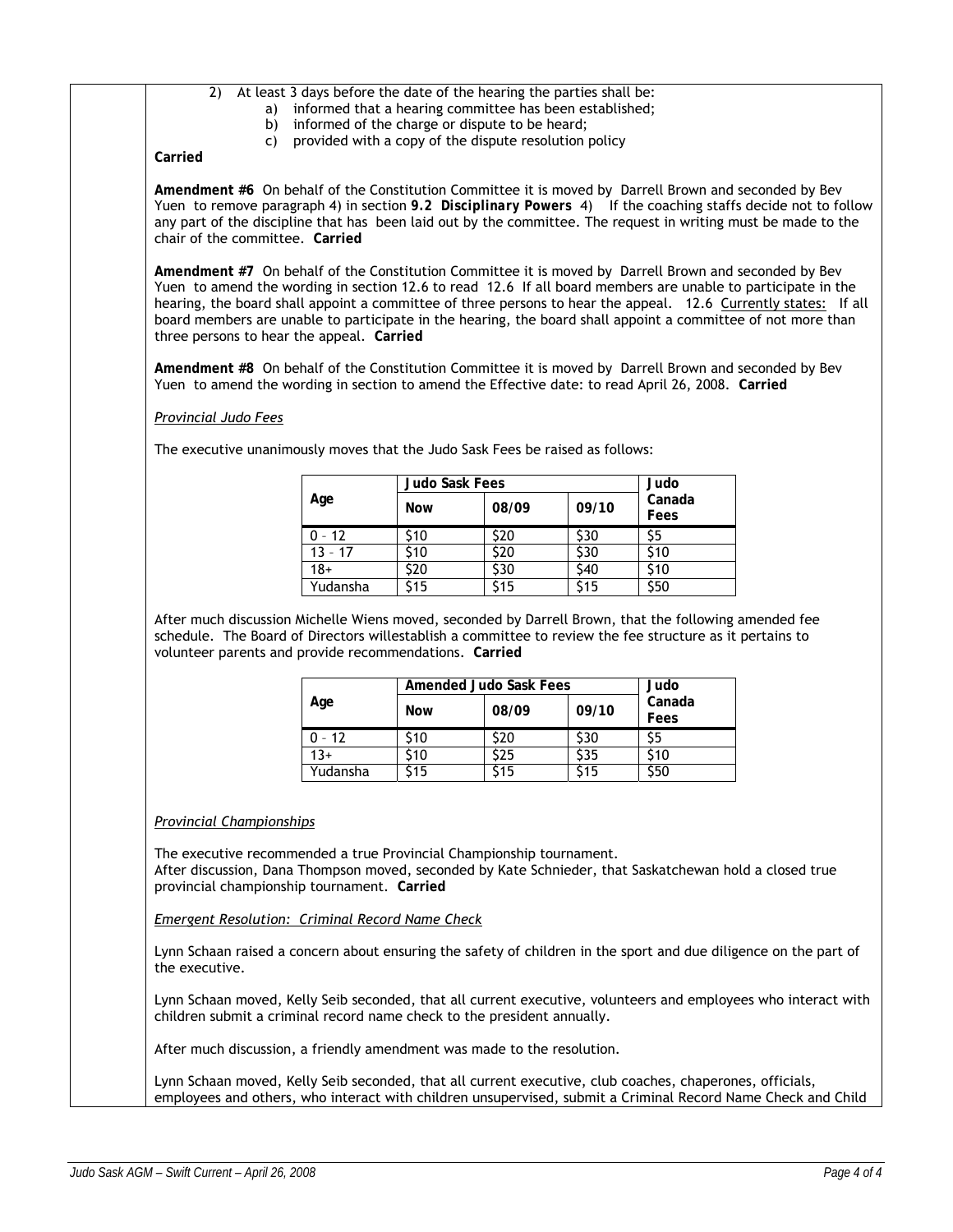|           | Abuse Record Check to the president of Judo Saskatchewan annually. Carried                                                                                                                                                                                                                                                                                                                                                                                                                                                                                                                                 |                        |                              |                                                                                                           |  |  |
|-----------|------------------------------------------------------------------------------------------------------------------------------------------------------------------------------------------------------------------------------------------------------------------------------------------------------------------------------------------------------------------------------------------------------------------------------------------------------------------------------------------------------------------------------------------------------------------------------------------------------------|------------------------|------------------------------|-----------------------------------------------------------------------------------------------------------|--|--|
|           | Use of 15-18 Passenger Vans<br>A concern was raised that Judo Sask reconsider the use of large vans to transport teams. The school system has<br>discontinued the use of these vans for safety reasons.<br>Grading<br>In order to be graded, an individual must be a member in good standing with no unpaid debts to Judo Sask. A<br>member inquired as to why an individual was permitted to be graded when there was an outstanding debt. T.V.<br>explained that he had received a guarantee from the individual and the father that the debt would be paid. T.V.<br>will follow-up to collect the debt. |                        |                              |                                                                                                           |  |  |
|           |                                                                                                                                                                                                                                                                                                                                                                                                                                                                                                                                                                                                            |                        |                              |                                                                                                           |  |  |
|           |                                                                                                                                                                                                                                                                                                                                                                                                                                                                                                                                                                                                            |                        |                              |                                                                                                           |  |  |
|           |                                                                                                                                                                                                                                                                                                                                                                                                                                                                                                                                                                                                            |                        |                              |                                                                                                           |  |  |
|           | Handbook<br>It was proposed that the handbook be placed on the website in its current form and find volunteers to assist.                                                                                                                                                                                                                                                                                                                                                                                                                                                                                  |                        |                              |                                                                                                           |  |  |
|           |                                                                                                                                                                                                                                                                                                                                                                                                                                                                                                                                                                                                            |                        |                              |                                                                                                           |  |  |
|           | <b>Outstanding Debts</b><br>After a thorough review of the Judo Sask books, it was discovered that there were many outstanding debts. We<br>are now in the process of collecting the outstanding debts.<br>Short 8 Mats for Regulation Mat Size                                                                                                                                                                                                                                                                                                                                                            |                        |                              |                                                                                                           |  |  |
|           |                                                                                                                                                                                                                                                                                                                                                                                                                                                                                                                                                                                                            |                        |                              |                                                                                                           |  |  |
|           |                                                                                                                                                                                                                                                                                                                                                                                                                                                                                                                                                                                                            |                        |                              |                                                                                                           |  |  |
|           | This will be tabled to the next executive meeting.                                                                                                                                                                                                                                                                                                                                                                                                                                                                                                                                                         |                        |                              |                                                                                                           |  |  |
|           | The previous executives were acknowledged for their contribution to Judo Saskatchewan.                                                                                                                                                                                                                                                                                                                                                                                                                                                                                                                     |                        |                              |                                                                                                           |  |  |
|           | <b>Calendar of Events</b>                                                                                                                                                                                                                                                                                                                                                                                                                                                                                                                                                                                  |                        |                              |                                                                                                           |  |  |
|           | The following represents our 2008-2009 Event Schedule (as amended May 2008 after confirmation was received<br>from Swift Current that their tournament could be moved)                                                                                                                                                                                                                                                                                                                                                                                                                                     |                        |                              |                                                                                                           |  |  |
|           | ٠                                                                                                                                                                                                                                                                                                                                                                                                                                                                                                                                                                                                          | May 2008               | $-31$                        | - 24-25 Senior Nationals<br>Kata Clinic, Saskatoon YMCA                                                   |  |  |
|           |                                                                                                                                                                                                                                                                                                                                                                                                                                                                                                                                                                                                            | June 2008              | - 14                         | Grading, Saskatoon                                                                                        |  |  |
|           |                                                                                                                                                                                                                                                                                                                                                                                                                                                                                                                                                                                                            | <b>July 2008</b>       | $-5-6$<br>$-7-10$<br>- 28-31 | <b>Junior Nationals</b><br><b>Training Camp</b><br>Summer Camp                                            |  |  |
|           |                                                                                                                                                                                                                                                                                                                                                                                                                                                                                                                                                                                                            | August 2008            | $-1-2$                       | Summer Camp                                                                                               |  |  |
| $08 - 20$ | ٠                                                                                                                                                                                                                                                                                                                                                                                                                                                                                                                                                                                                          | September 2008 - 20-21 |                              | Judo Sask Coaches Retreat                                                                                 |  |  |
|           |                                                                                                                                                                                                                                                                                                                                                                                                                                                                                                                                                                                                            | October 2008           | $-4-5$                       | <b>Rendez Vous</b><br>- 11-12 Quebec Open                                                                 |  |  |
|           |                                                                                                                                                                                                                                                                                                                                                                                                                                                                                                                                                                                                            | November 2008          | - 1                          | Prince Albert O'Sullivan Cup<br>- 15-16 Hatashita International, Ontario<br>- 29-30 Melfort/Team Training |  |  |
|           |                                                                                                                                                                                                                                                                                                                                                                                                                                                                                                                                                                                                            | December 2008          |                              | - 13-14 Watrous/Team Training                                                                             |  |  |
|           |                                                                                                                                                                                                                                                                                                                                                                                                                                                                                                                                                                                                            | January 2009           | - 17-18<br>$-31$             | Sask Open/Team Training<br><b>Swift Current</b>                                                           |  |  |
|           |                                                                                                                                                                                                                                                                                                                                                                                                                                                                                                                                                                                                            | February 2009          | - 1                          | <b>Swift Current Team Training</b><br>- 14-15 Vibank/Team Training                                        |  |  |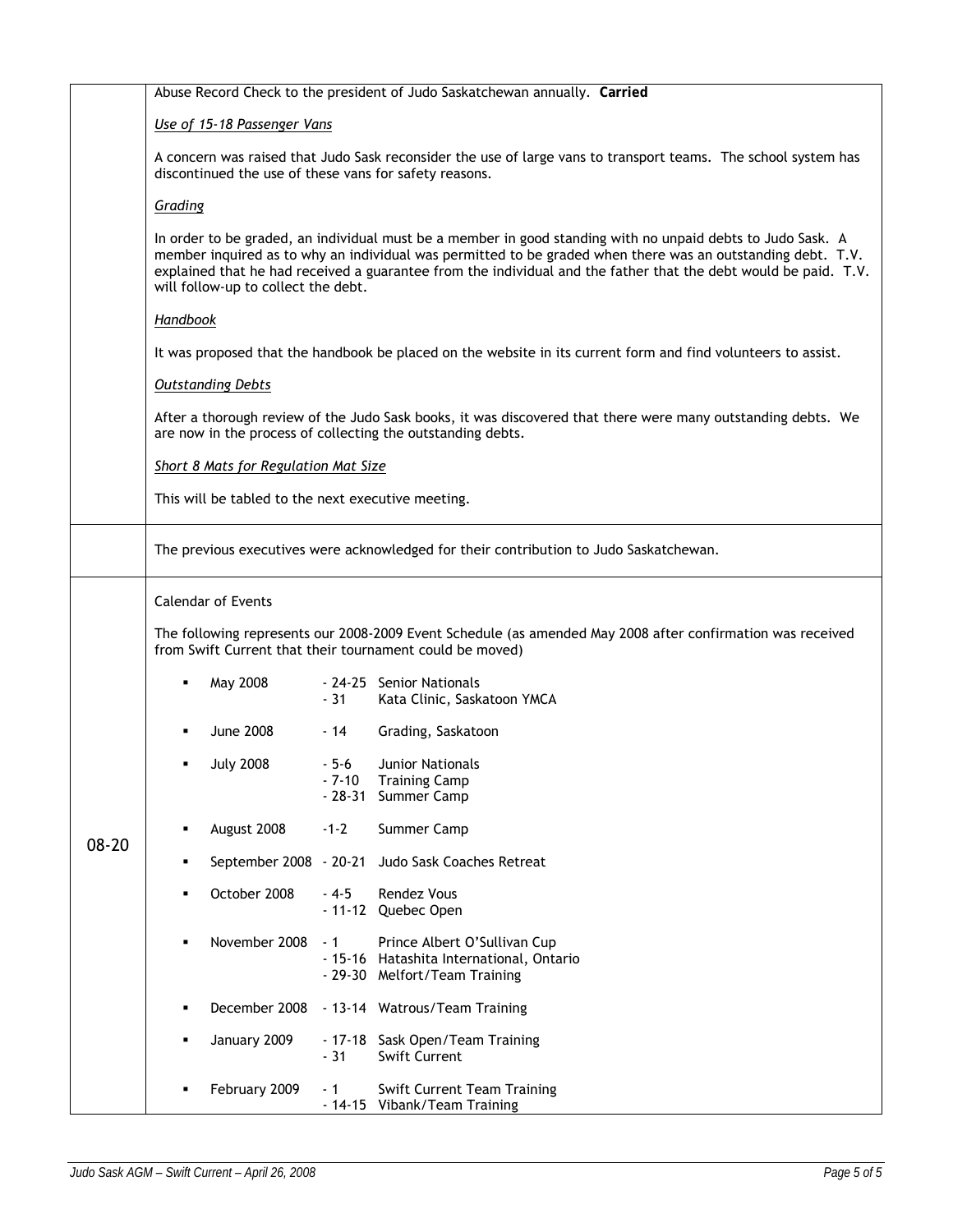|           |                                                                                                                                                                                                                                                                                                                                                                                                | $-28$ | Moose Jaw Provincial Championships                                |  |  |
|-----------|------------------------------------------------------------------------------------------------------------------------------------------------------------------------------------------------------------------------------------------------------------------------------------------------------------------------------------------------------------------------------------------------|-------|-------------------------------------------------------------------|--|--|
|           | March 2009                                                                                                                                                                                                                                                                                                                                                                                     |       | - 14-15 Edmonton International<br>- 28-29 Saskatoon/Team Training |  |  |
|           | April 2009                                                                                                                                                                                                                                                                                                                                                                                     | - 25  | Judo Saskatchewan Annual General Meeting                          |  |  |
|           | Provincial Championship - Determination of Location<br>The following clubs indicated an interest in holding the Provincial Championships:<br>Moose Jaw<br>February 28 or March 7<br>March 28<br>Saskatoon<br>Prince Albert<br>May 9<br>A vote was held.<br>Revote between Moose Jaw and Prince Albert<br>Moose Jaw's tournament has been selected as the Provincial Championships for 2008-09. |       |                                                                   |  |  |
| $08 - 21$ | Date and Location of Next Annual General Meeting -<br>Date: April 25, 2008<br>The following clubs volunteered to host the AGM:<br>Melfort Judo Club<br>$\blacksquare$                                                                                                                                                                                                                          |       |                                                                   |  |  |
|           | Lloydminster Judo Club - elected<br>٠<br>It was moved by John Renouf and seconded by Glen Miller that the ballots be destroyed. Carried                                                                                                                                                                                                                                                        |       |                                                                   |  |  |
|           | Draw for Free Summer Camp<br>Winner: Adam Langdon, Moose Jaw                                                                                                                                                                                                                                                                                                                                   |       |                                                                   |  |  |
| $08 - 22$ | Adjournment - Moved by Glen Miller                                                                                                                                                                                                                                                                                                                                                             |       |                                                                   |  |  |